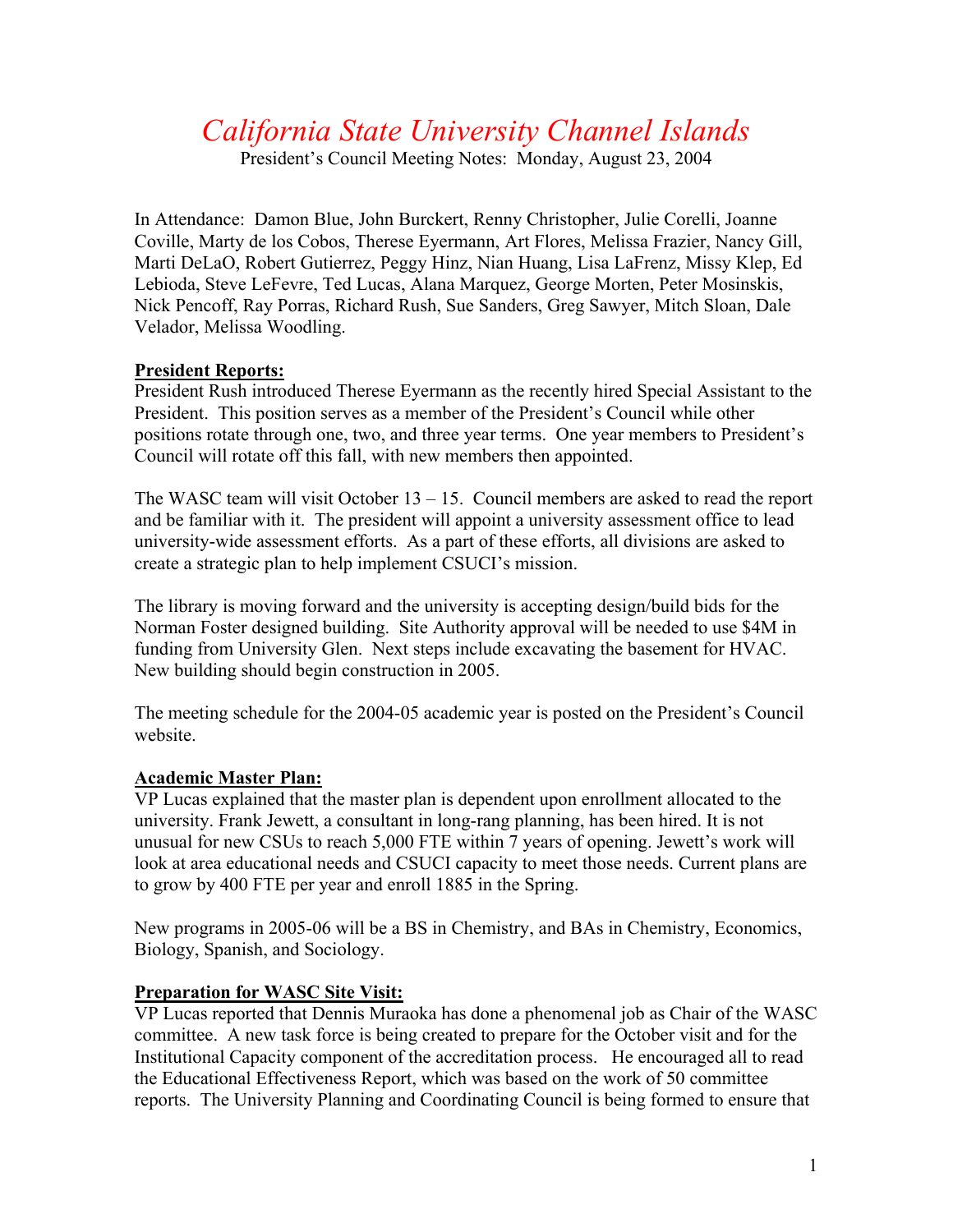planning and funding are tied to the mission and to strategic plans. All divisions are asked to submit their plans to this group by January.

## **B&TP Forums:**

Marty de los Cobos presented information on the Business & Technology Partnership Forum noting programs that faculty will provide.

## **UTF Presentations**

Art Flores of the Staff Support group reported the group has come up with 12 recommendations based on leadership, communication, recruitment and retention, and staff development. Nian Huang of the Faculty Support group reported that two sub-groups have been formed to address this top and that a final report will be finished in December. Sue Sanders of the Organizational Attributes group reported that this group will take off where WASC leaves off. President Rush encouraged each group to ensure that an assessment component was included in their plans.

## **SAFE on Campus:**

Renny Christopher announced that a workshop aimed at training faculty and staff in sexual diversity awareness will be held on September 23<sup>rd</sup>. Those completing the workshop will be given a SAFE sign to display outside their offices – indicating that it is a place where people can feel comfortable revealing and talking about their sexual identity.

### **University Calendar:**

Nancy Gill, John Burckert, and Peter Mosinskis presented a model of an on-line calendar for university (only) events. It offers daily, weekly, and monthly views, and is searchable by subject. Staff and faculty should submit events at least 7 days in advance of the event through an on-line form. Students can submit events through a Student Affairs officer.

## **Policies:**

The following actions were taken on the policies listed below:

DISCUSSION to RECOMMENDATION Policy on Distribution of Written Materials (Gill) Policy on Judicial Process (Gill) Policy on Financial Aid Satisfactory Academic Progress (Pencoff) Policy on EOP Grant Awarding (Pencoff)

REFERRED to ACADEMIC SENATE/30 DAY MEET & CONFER Policy on Free Speech and Assembly (Gill) Policy on the University Events Calendar (Gill/ Burckert/Mosinskis) Policy on Computer Related Crimes (Mosinskis) Policy on Responsible Use of IT Resources (Mosinskis) Policy on Alcohol (Gill) Policy on Nepotism (Flores) Policy on Student Communication (Lebioda)